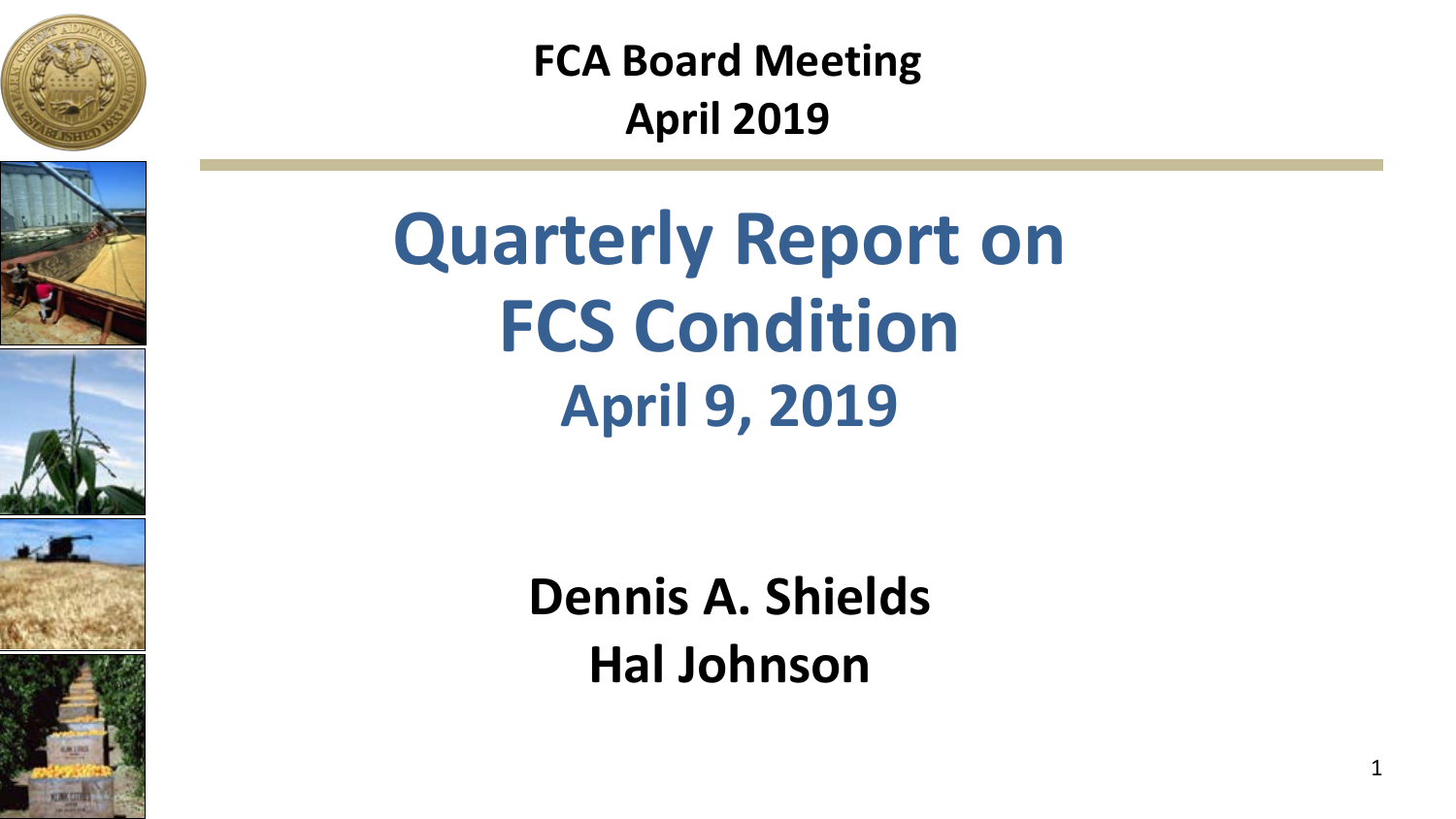

## **Topics for Open Session**



- ▶ Economic Conditions Affecting the Farm Credit System
	- Macroeconomic factors
	- Commodity indicators and farm income prospects
	- Diversification of farm sector and risks ahead
- ▶ FCS Condition and Performance
	- System growth
	- Loan portfolio
	- Earnings and capital
	- Financial Institution Rating System (FIRS)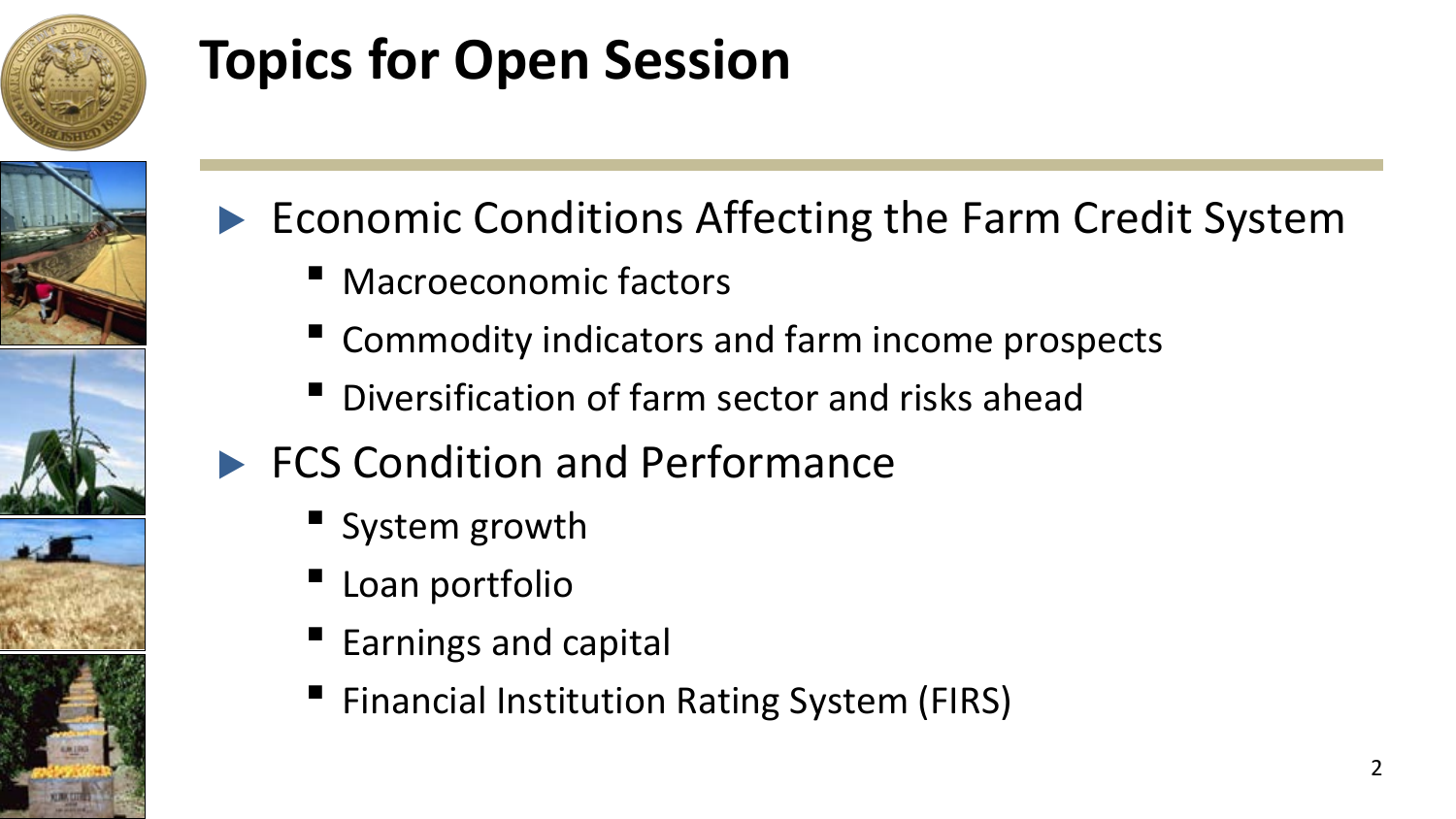





# **Economic Conditions Affecting the Farm Credit System**

**Dennis A. Shields**

**Chief Economist Office of Regulatory Policy**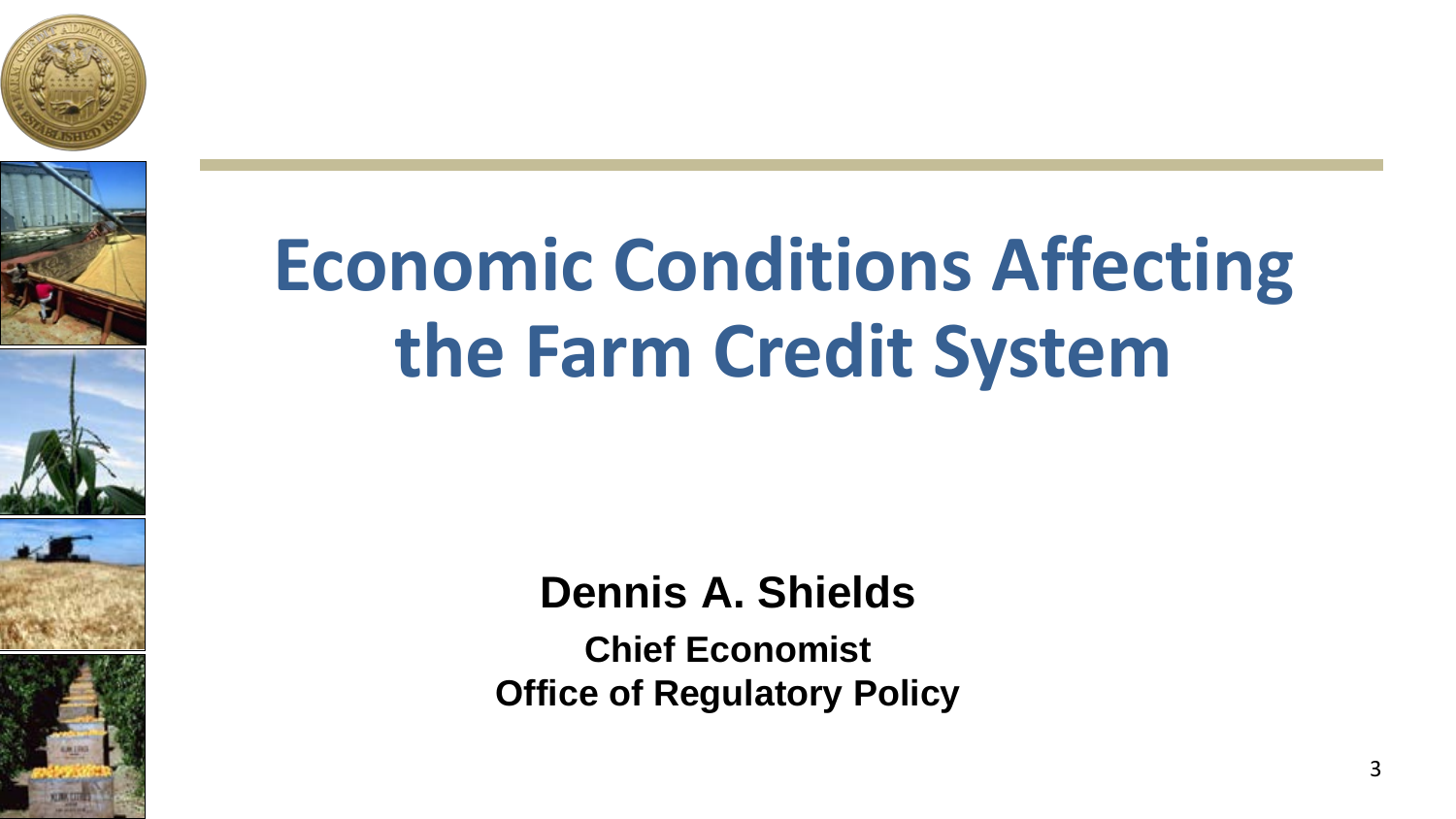

## **Economic factors remain favorable**

|                                       | 2017            | 2018            | 2019F           |
|---------------------------------------|-----------------|-----------------|-----------------|
| U.S. real gross dom. product (change) | $+2.2%$         | $+2.9%$         | $+2.4%$         |
| Unemployment rate                     | 4.4%            | 3.9%            | 3.7%            |
| 10-year Treasury yield (end of year)  | 2.8%            | 2.7%            | 3.1%            |
| U.S. dollar (change)                  | 1.7% stronger   | 1.1% weaker     | 0.1% stronger   |
| Crude oil price                       | \$51/barrel     | \$65/barrel     | \$56/barrel     |
| Diesel fuel                           | \$2.65 per gal. | \$3.18 per gal. | \$3.01 per gal. |

Sources: Consensus Economics, USDA/Economic Research Service, U.S. Energy Information Administration.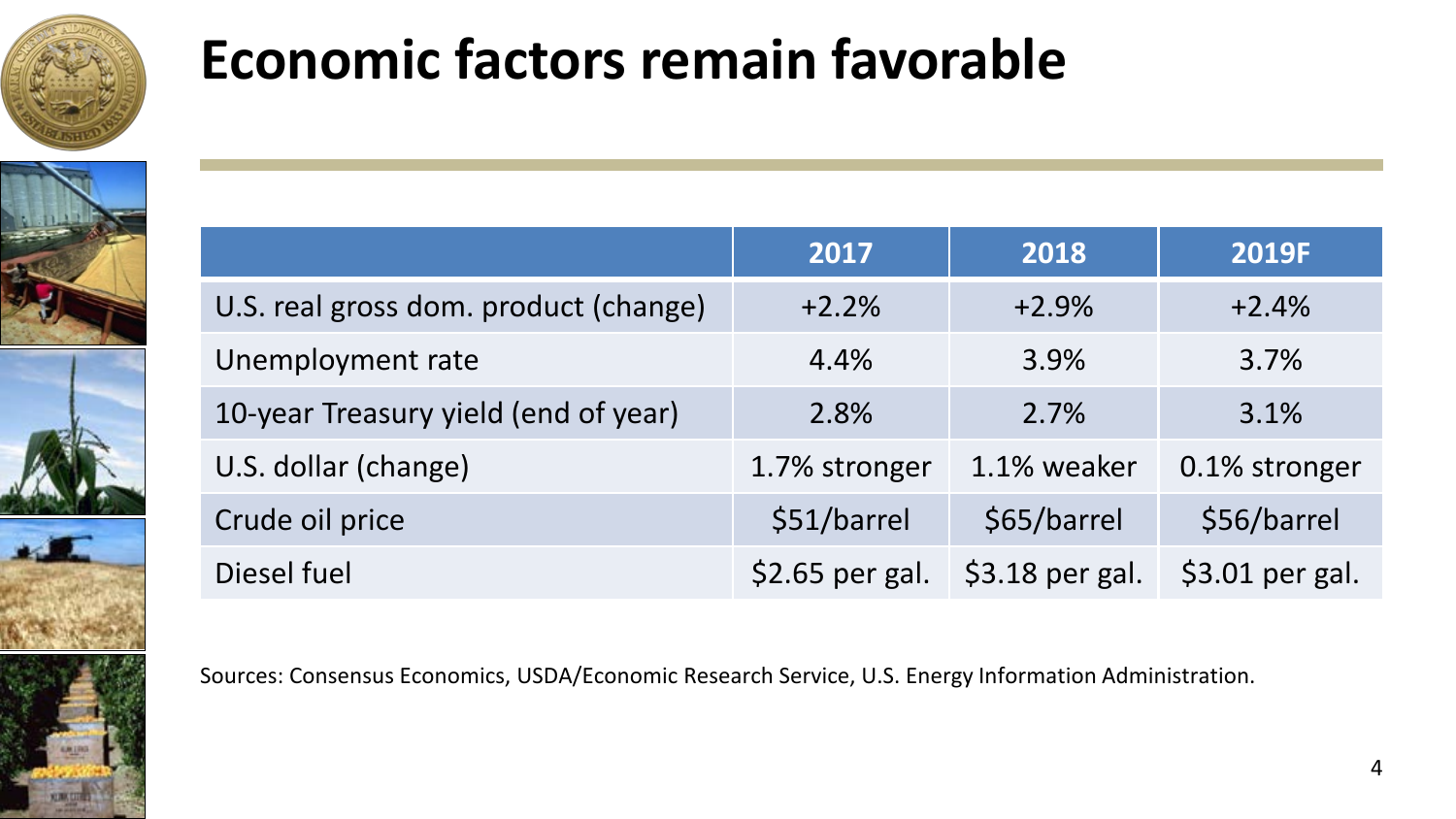

## **U.S. agricultural exports increased in 2018, but final quarter was weak**

### **U.S. agricultural exports**







Source: USDA/FAS Global Agricultural Trade System.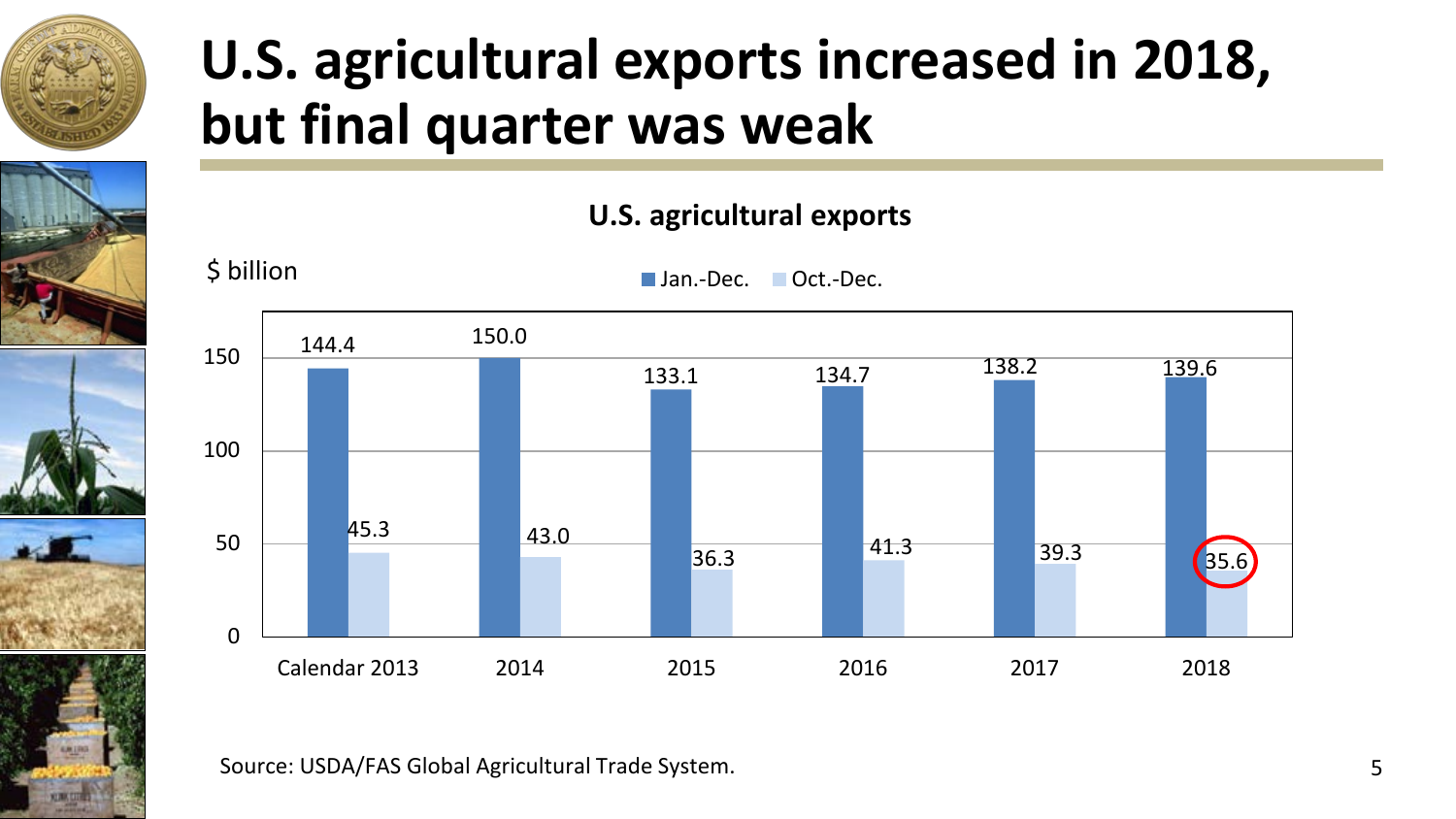

## **Trade impact: the market is telling farmers to plant fewer soybeans (but weather matters)**





Source: *Prospective Plantings*, 3/29/19, USDA/NASS.

### **Soil is saturated in major producing areas**

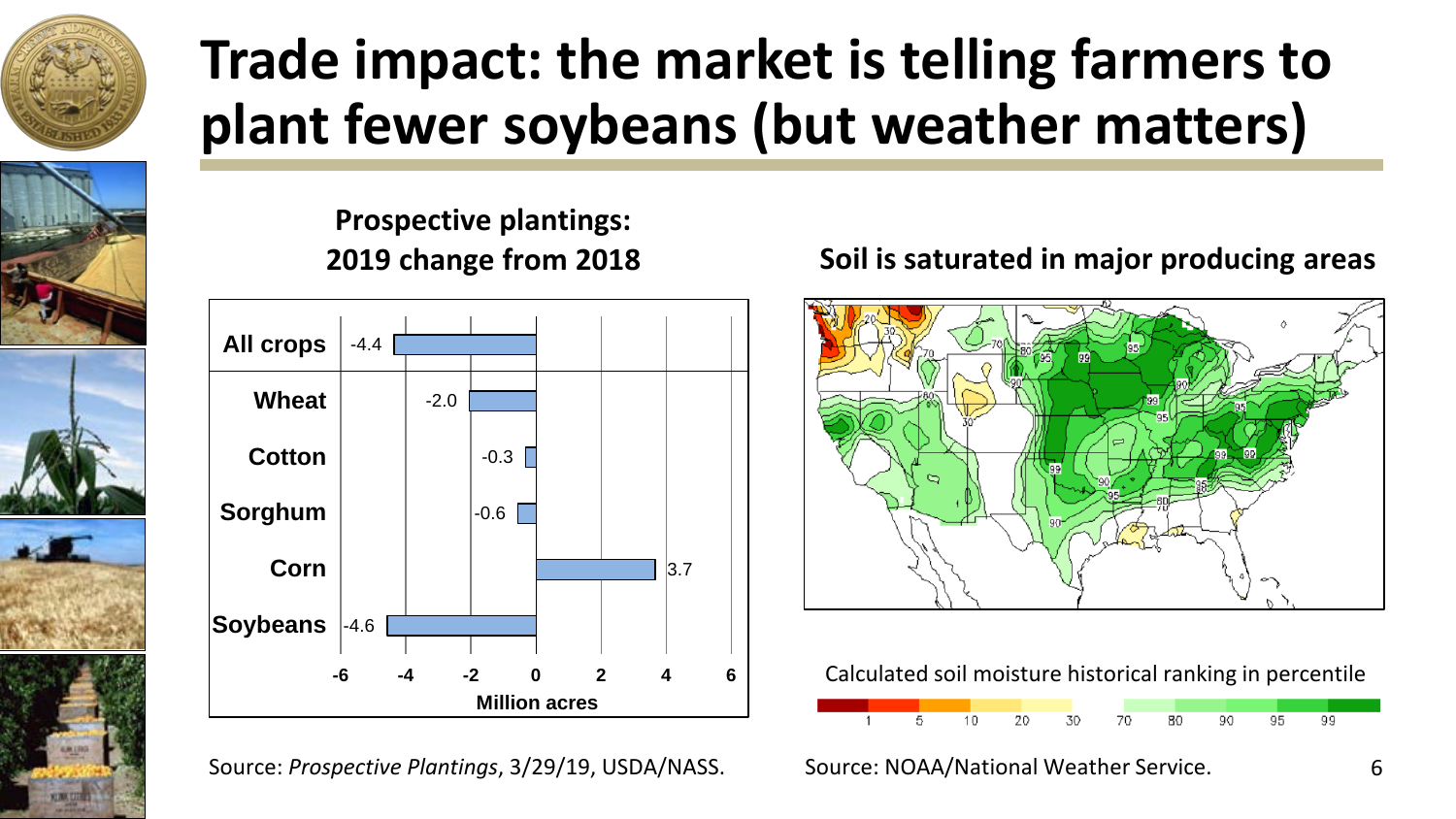

## **Soybean stocks to remain high for 2019 crop year even if planted area declines**



Source: USDA. 2008. 2009. 2009. 2009. 2009. 2009. 2009. 2009. 2009. 2009. 2009. 2009. 2009. 2009. 2009. 2009. 2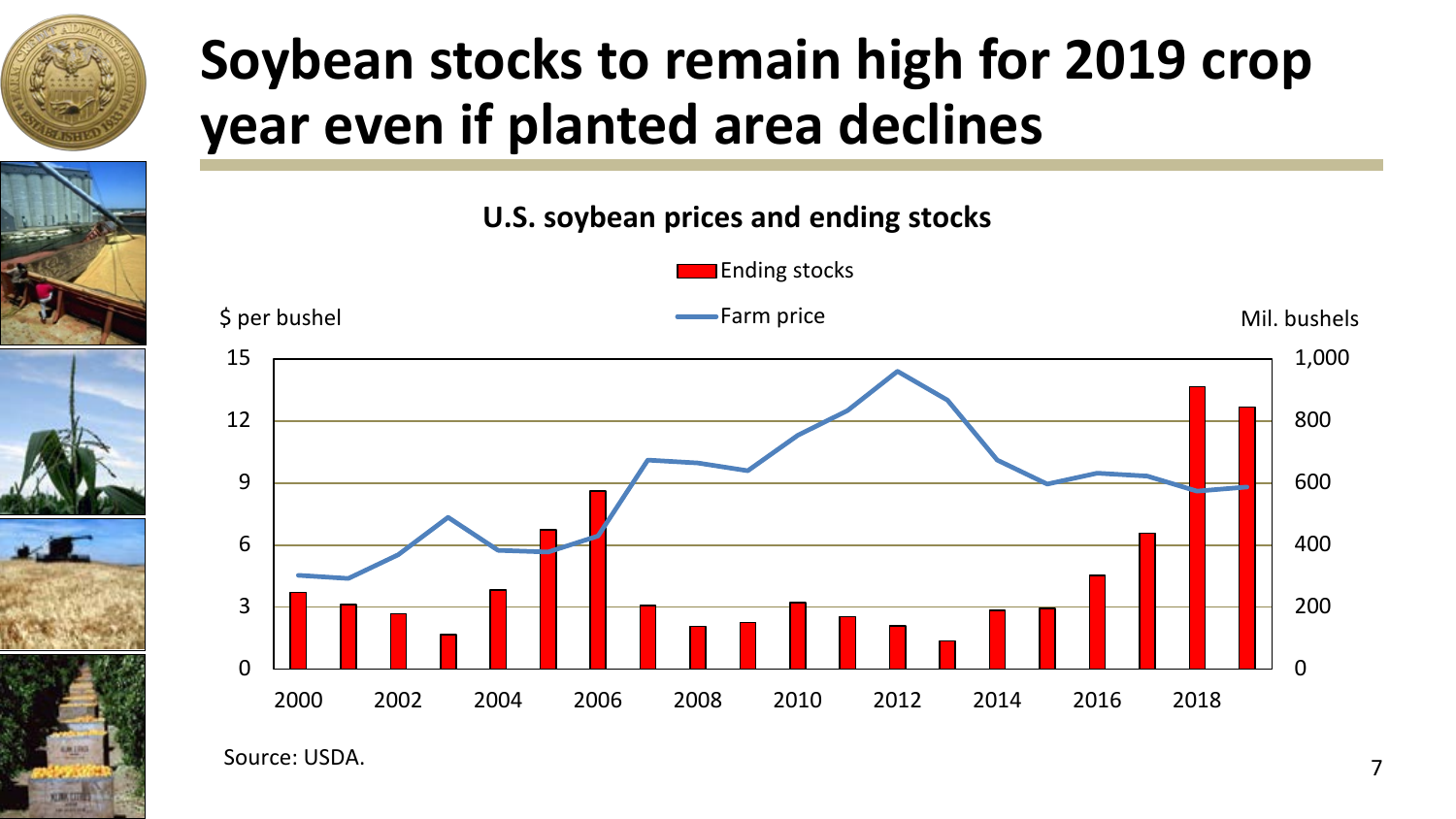

## **Weak or negative crop margins put pressure on farm returns**

**Crop margin including government payments**



Sources: FCA-ORP using data from Iowa State Univ. (soybeans and corn), Kansas State Univ. (wheat) and USDA. <sup>8</sup>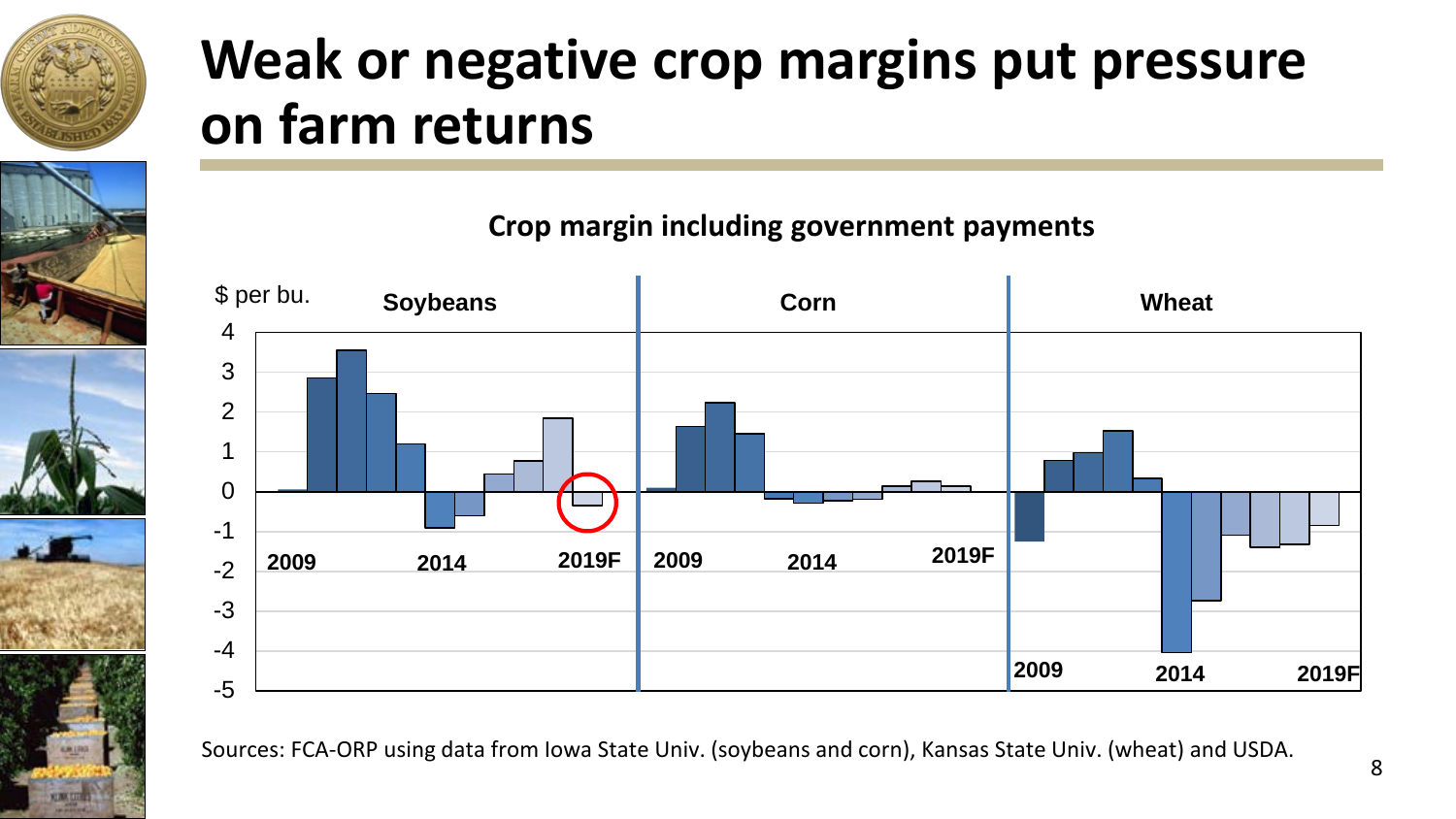

## **Farm prices depend on location**



|  |  | Soybean prices in February (\$/bu.) |  |
|--|--|-------------------------------------|--|
|--|--|-------------------------------------|--|

| <b>U.S. farm price</b> | \$8.52 |
|------------------------|--------|
|                        |        |
| North Dakota           | \$7.82 |
| lowa                   | \$8.38 |
| <b>Illinois</b>        | \$8.71 |
| Ohio                   | \$8.86 |

Source: USDA/NASS (monthly farm price).

### **Soybean basis (cash minus futures)**



Source: https://www.dtnpf.com/agriculture/web/ag markets/local-grain-bids on April 1, 2019.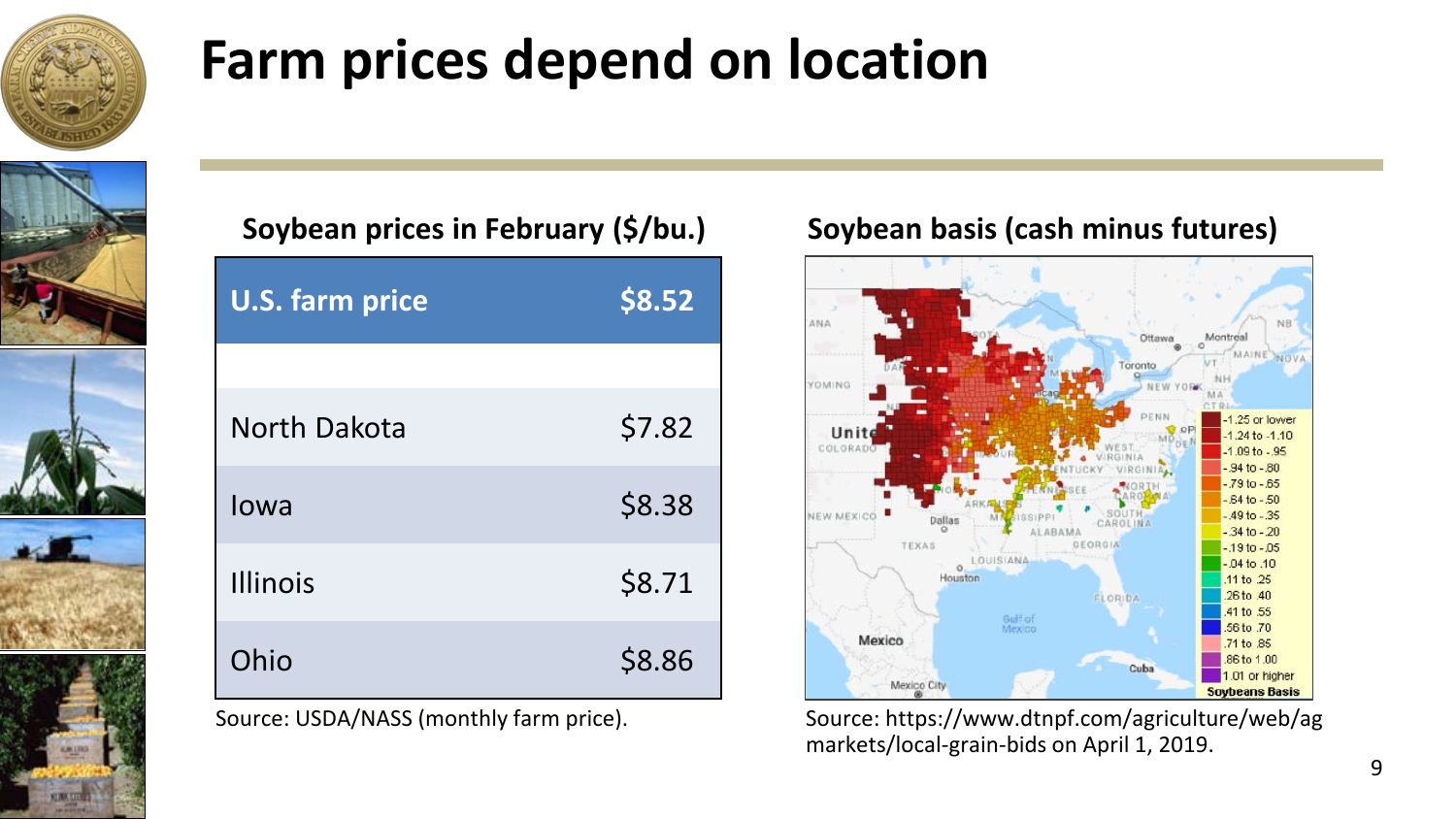

## **Milk production growth slows; farm prices begin to recover**





**U.S. farm milk price**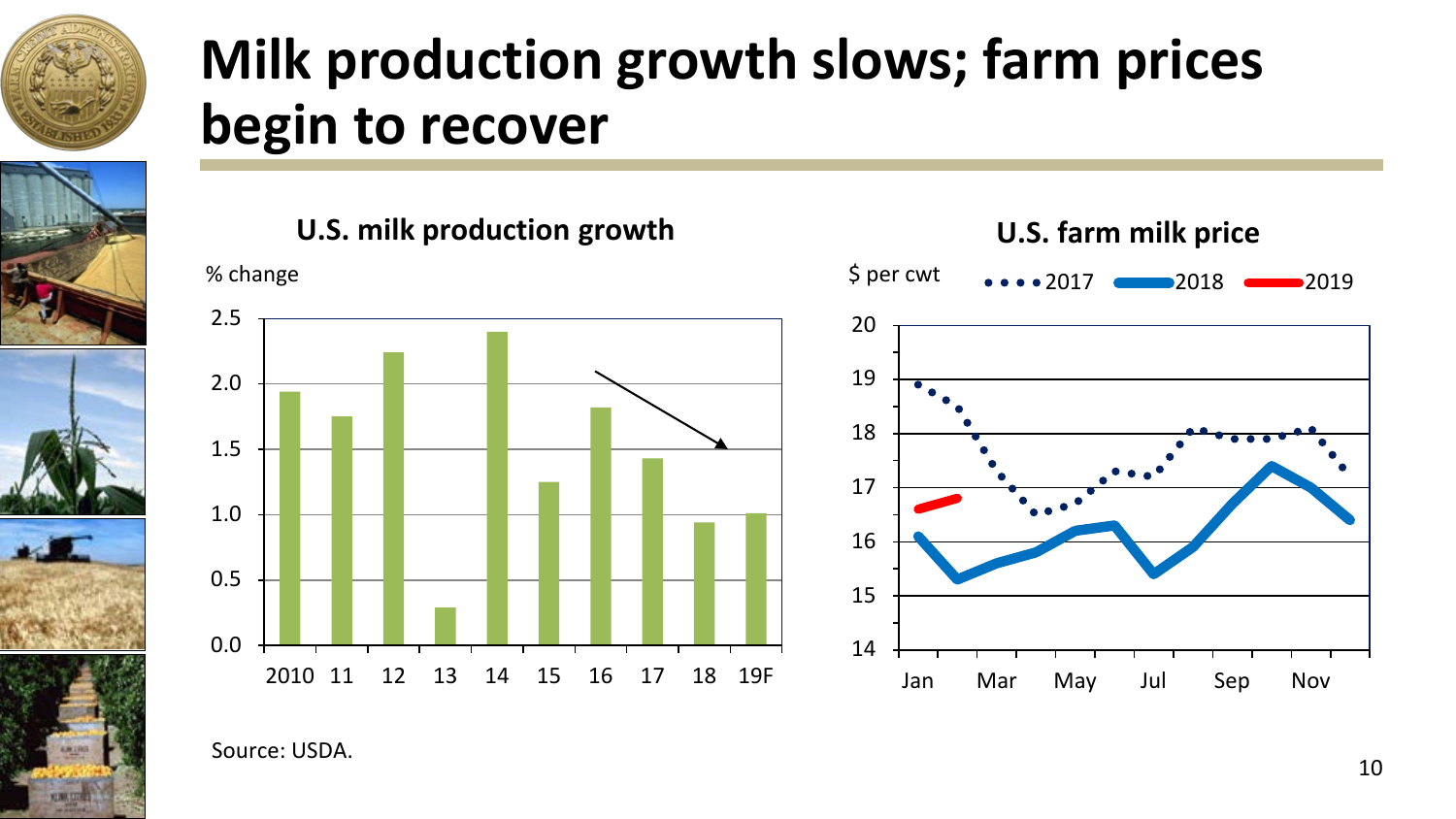

## **Production growth in 2019 to slow for beef and broiler meat**

**U.S. production**



Sources: USDA and Livestock Marketing Information Center.<br>11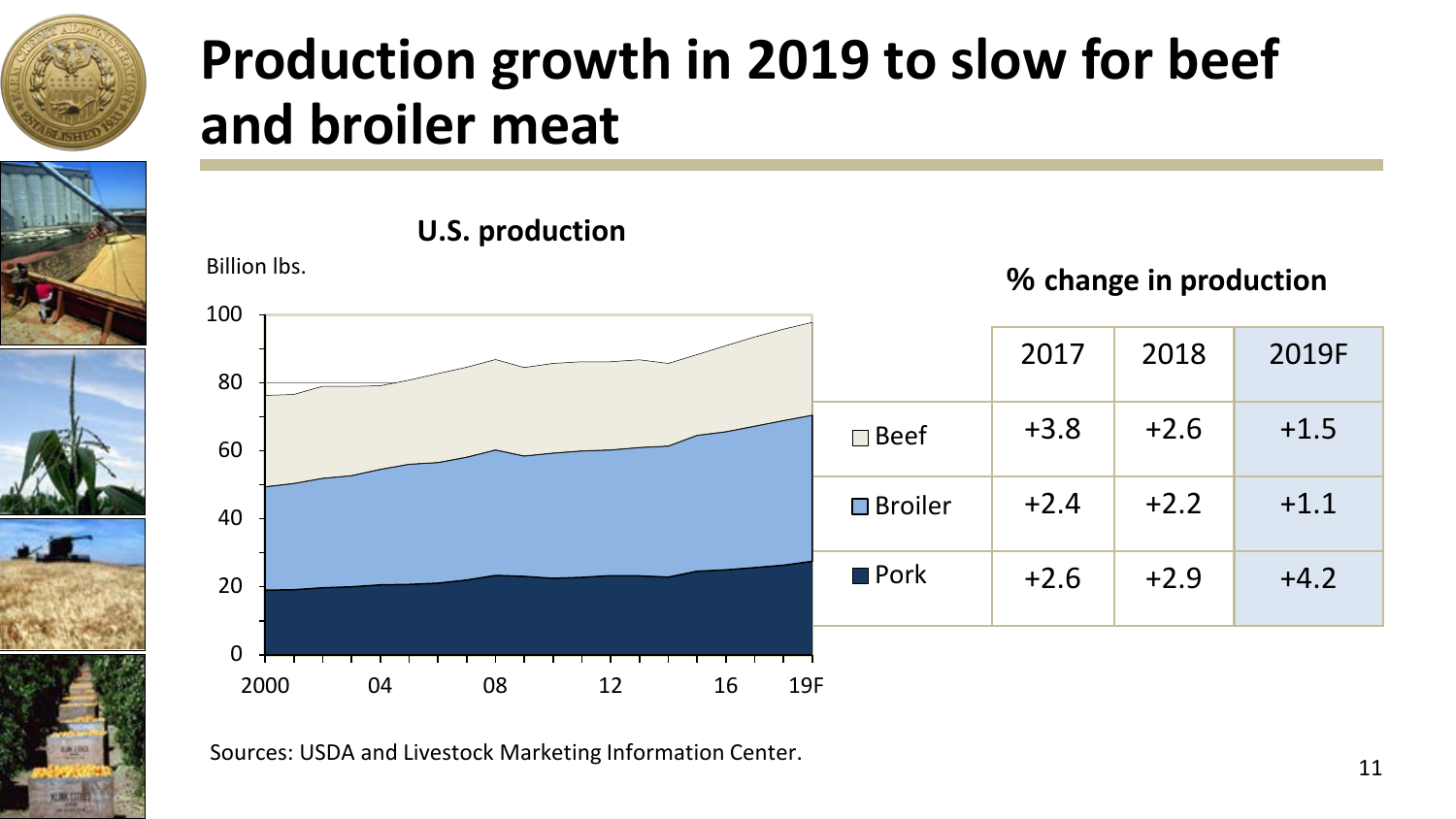

## **Net cash farm income in 2019 looks like the four-year period before the boom**



Source: USDA/ERS. 12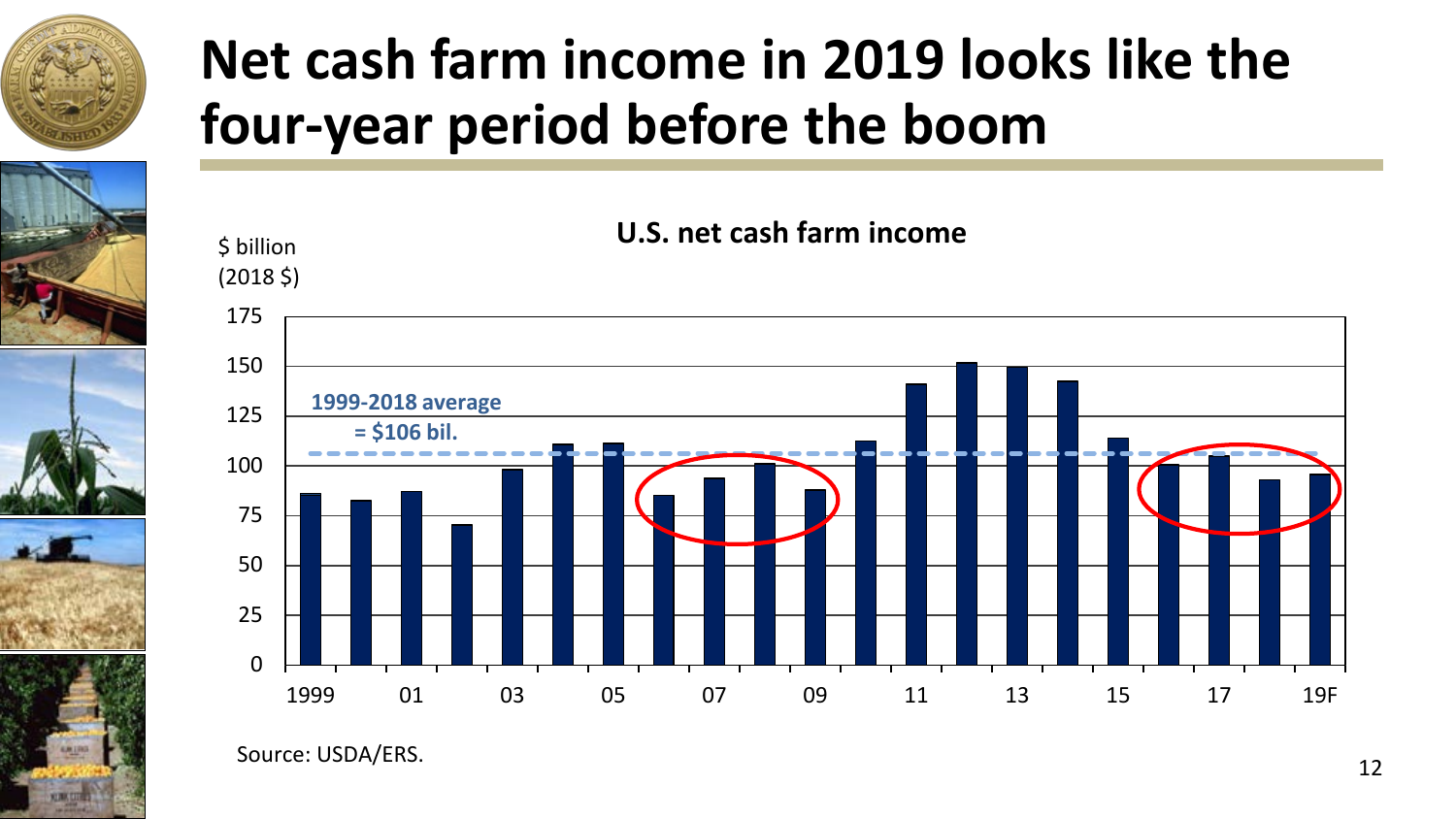

## **Farmland values are mixed in early 2019**

- ▶ Some markets show continued strength; modest declines in others
- $\blacktriangleright$  Land for sale continues to be relatively modest and balanced with demand
- ▶ Surveys of lenders and real estate professionals indicate stable to somewhat lower cropland prices in 2019

### **% change in \$ value of "good" farmland**

Top: Oct. 2018 to Jan. 2019 Bottom: Jan. 2018 to Jan. 2019

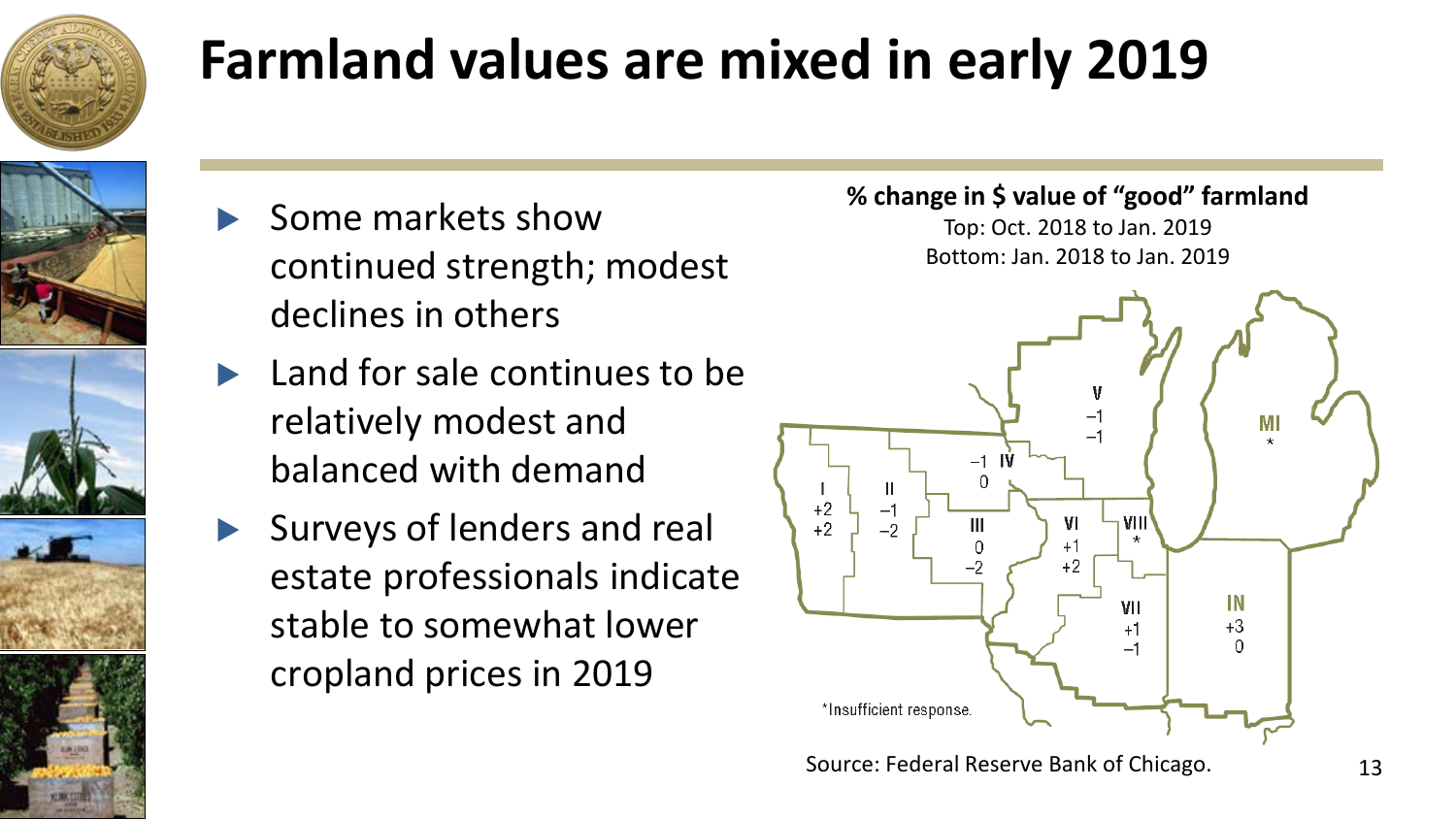

## **Trade and farm policy update**

- 
- ▶ U.S.-Mexico-Canada Agreement contains small improvements over NAFTA for agriculture
- ▶ A potential agreement with China
- ▶ Farm programs for crops, dairy program upgrade, and assistance for disasters (e.g., Midwest flooding)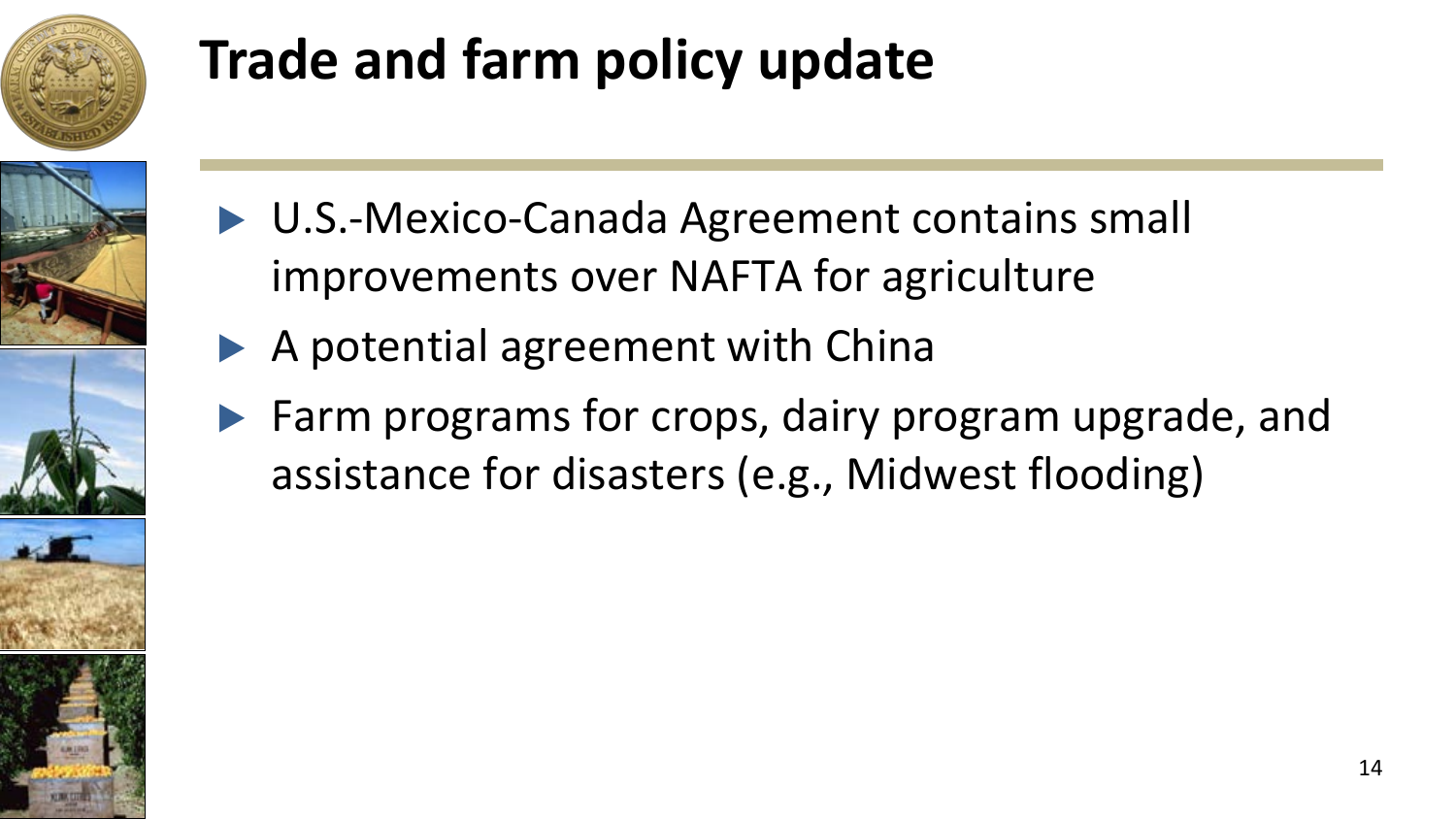

## **Commodity diversification in agricultural production varies by state**

**The farm sector is more diversified in California than in other states**



Source: FCA-ORP using USDA/ERS cash receipts data for 2016. 15 and 15 and 15 and 15 and 15 and 15 and 15 and 15 and 15 and 15 and 15 and 15 and 15 and 15 and 15 and 15 and 15 and 16 and 16 and 16 and 16 and 16 and 16 and 1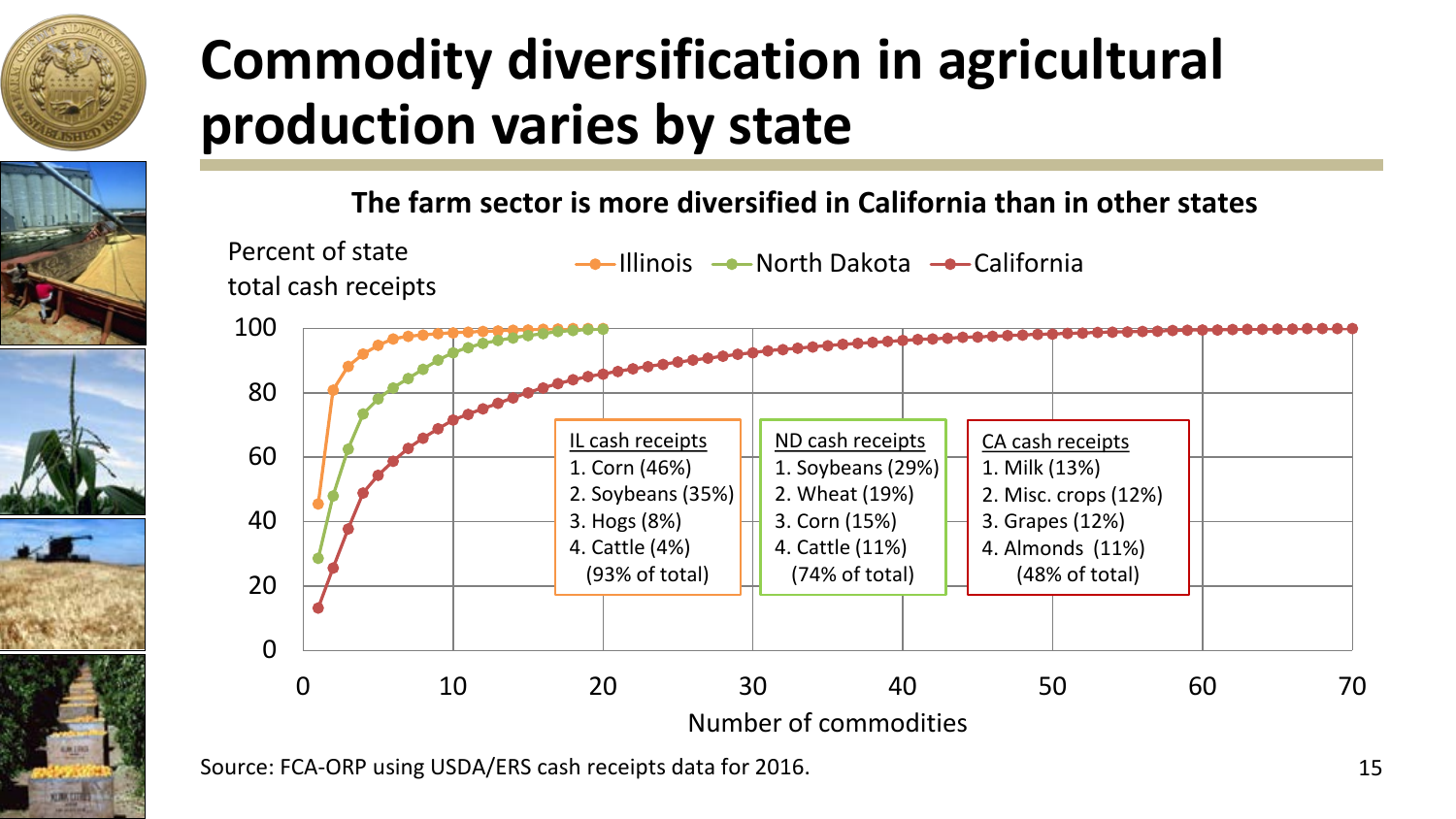

## **Concluding comments**

- ▶ U.S. farmers adjust to tariffs and weak/uncertain returns
	- Plantings to shift away from soybeans, but stocks remain high
	- Expansion slowdown for meat, poultry, and milk supports prices
	- Continued (and potentially severe) farm financial stress results in voluntary exits; others adapt to economic conditions; enhancing marketing and risk management skills are key
- Farm safety net might not help much if tariff issues are not resolved Risks ahead
- ▶ Permanence of lifting tariffs on U.S. farm exports
- ▶ A decline in commodity prices from current levels could impact land values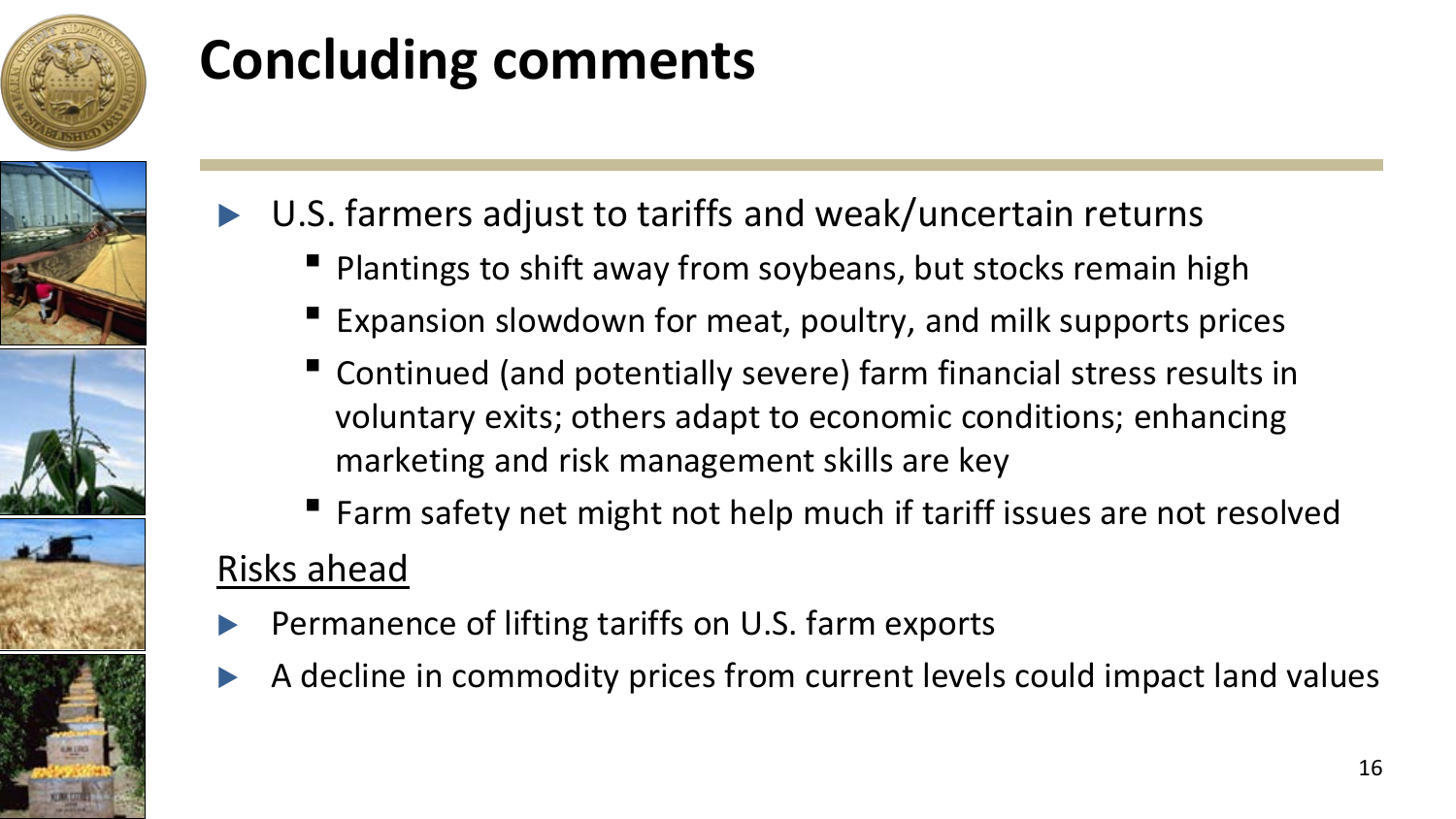

## **Questions**









## **THANK YOU**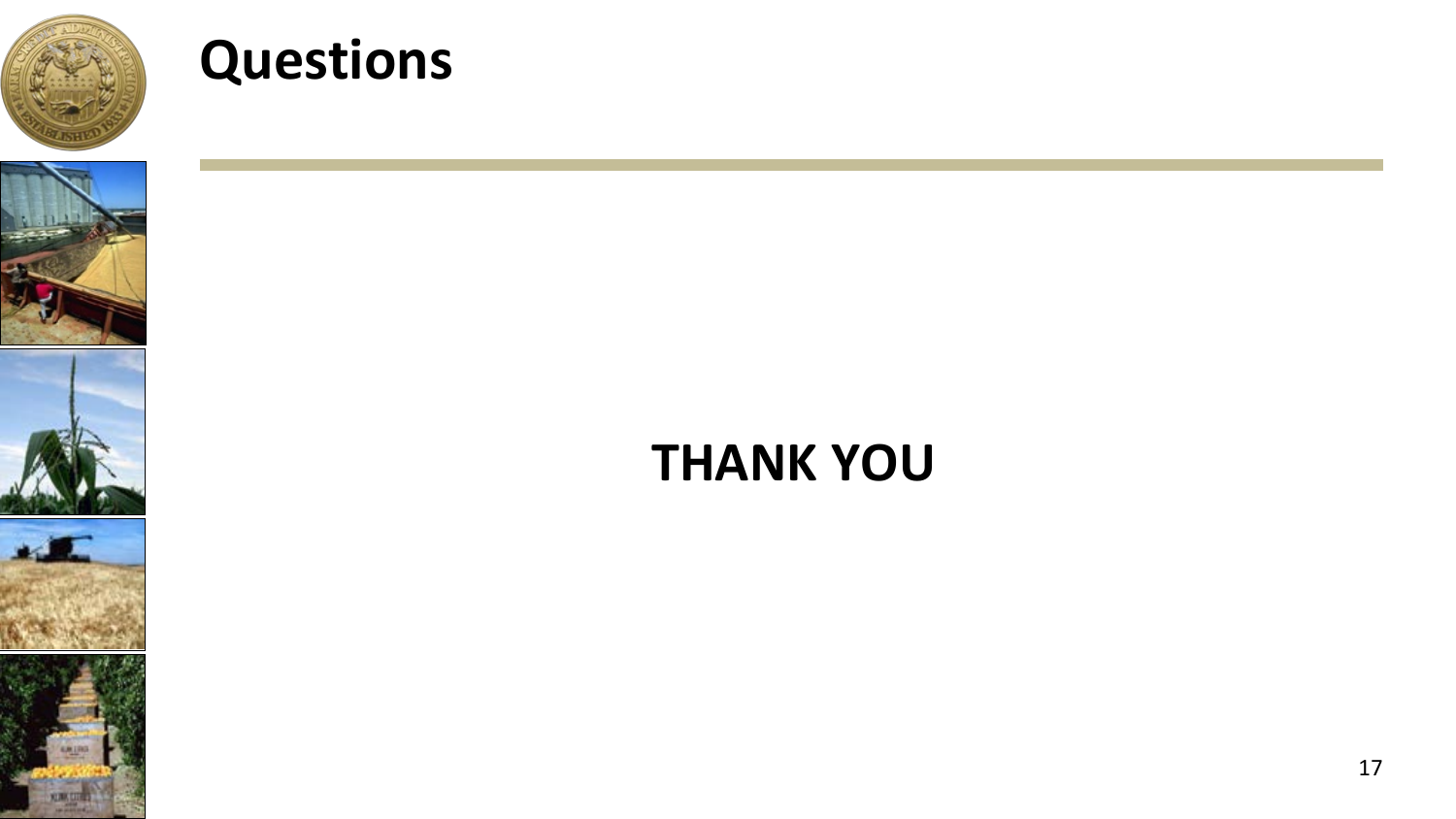





# **Farm Credit System Condition and Performance**

**as of December 31, 2018**

**Hal Johnson Sr. Financial Analyst Office of Examination**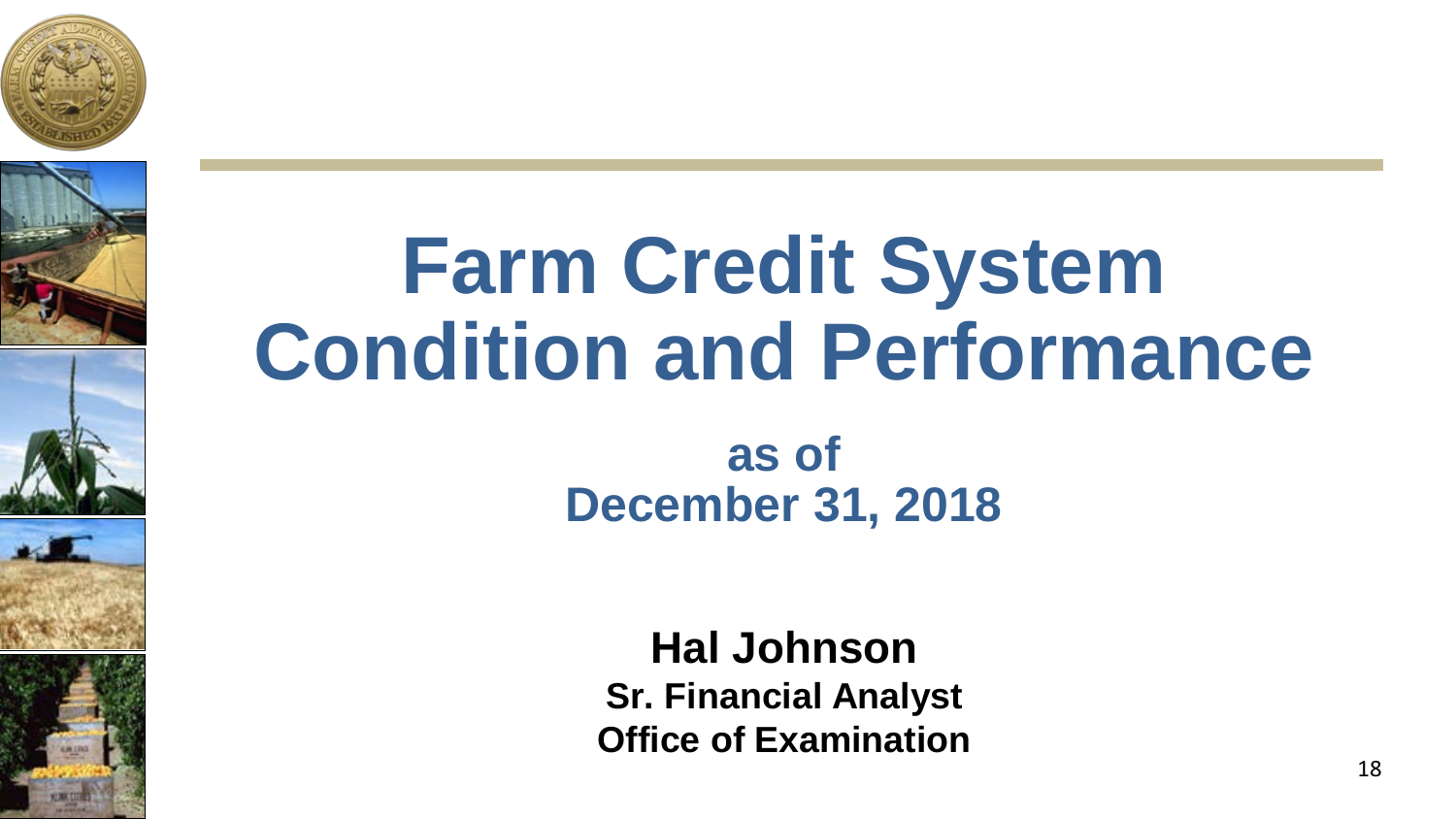

## **Topics**



- ▶ System Growth
- ▶ Loan Portfolio
- ▶ Earnings
- ▶ Capital
- ▶ FIRS Ratings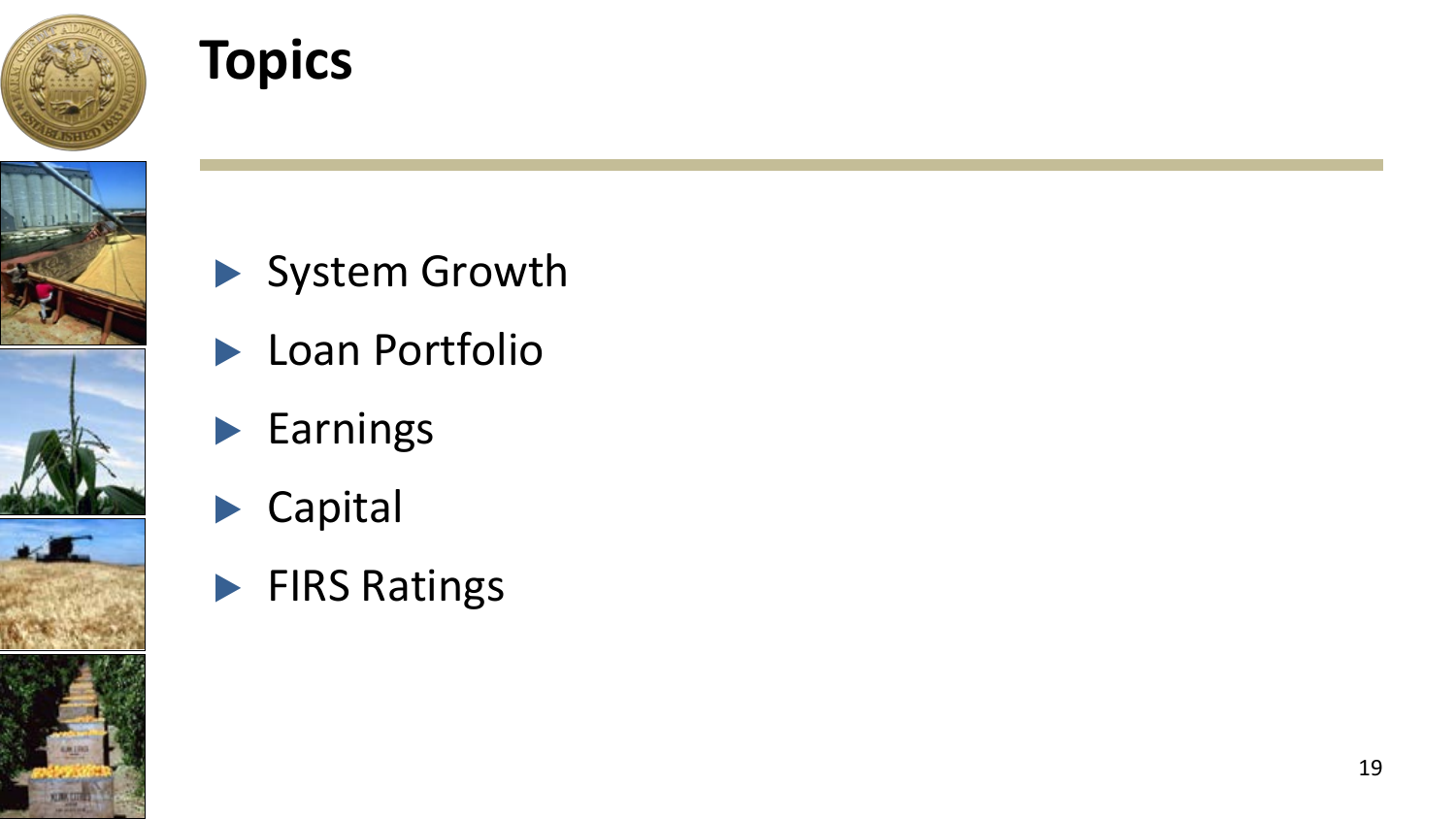

## **The System continues to grow at a measured pace; growth concentrated in the 4th quarter**

 $\Omega$ 

5

10

15

20

25



283

217

4.8%

304

320

236 249 259 **272**

8.0% 8.7%5.5% 4.0% **5.1%**

<sup>330</sup> **<sup>349</sup>**



Prod. & Intermediate 20%; Agribusiness 17%.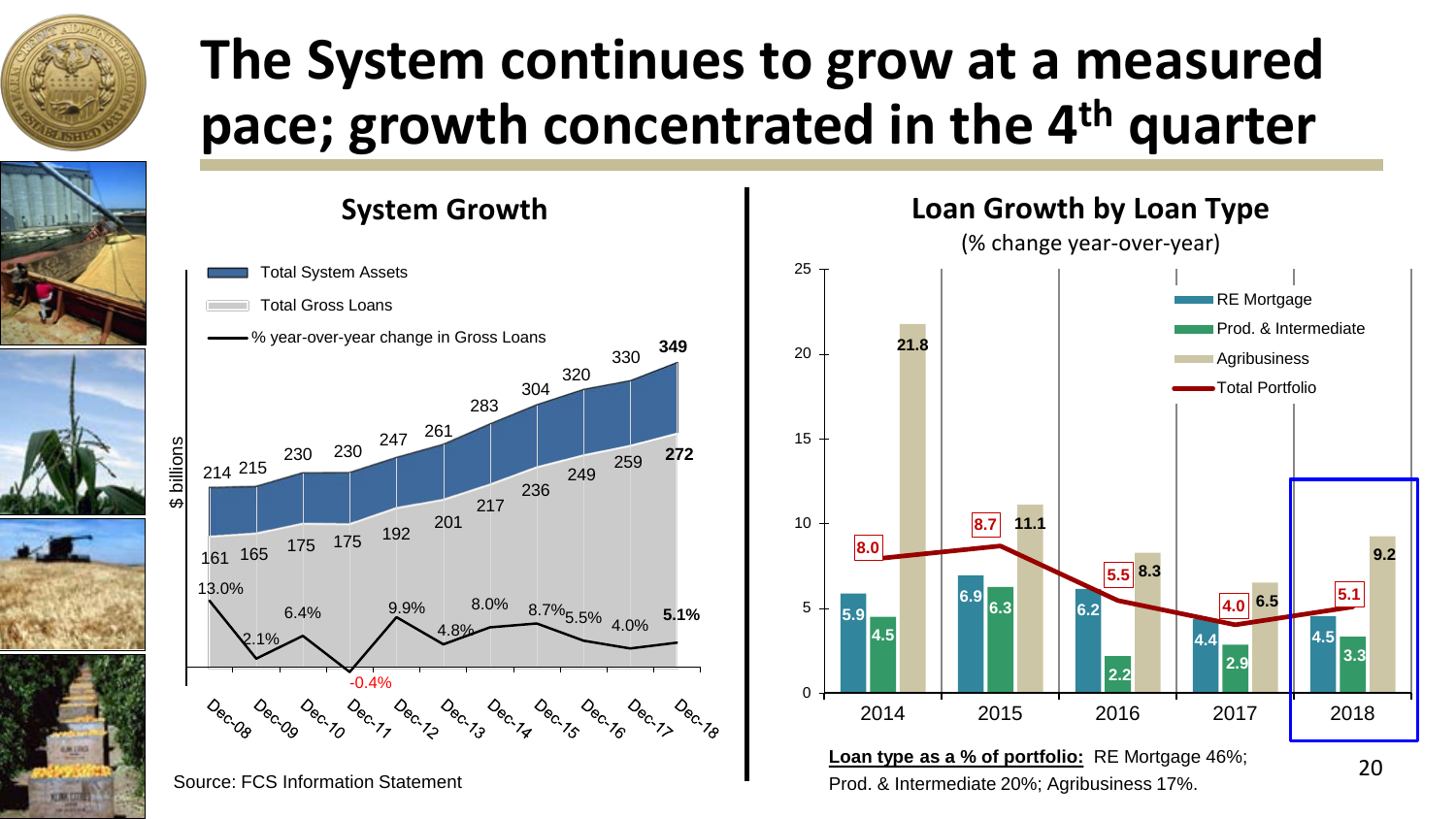

## **Portfolio credit risk edged higher in 2018**

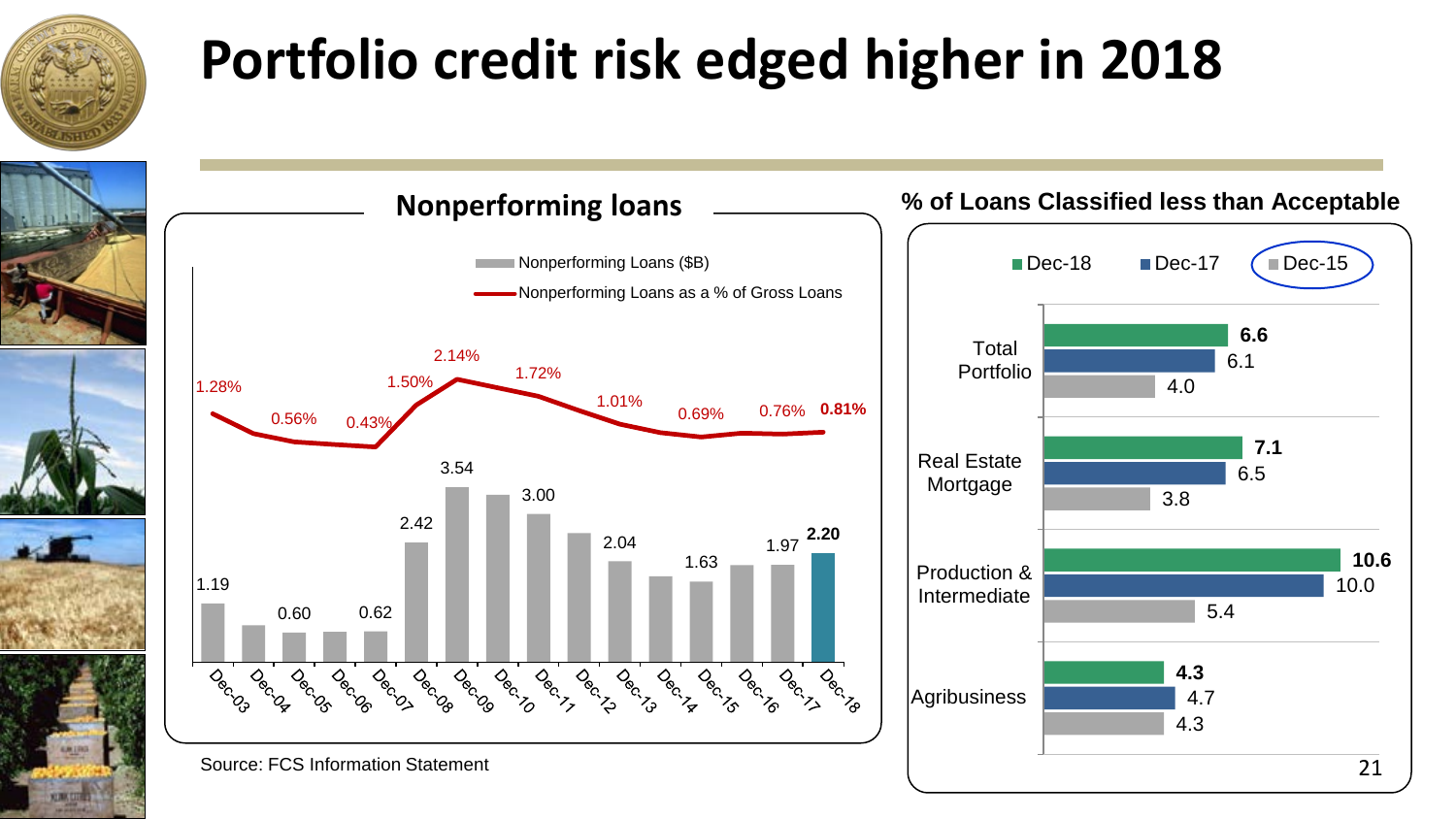

## **System portfolio is diversified by commodity**

### **System Loan Portfolio by Commodity Concentration**



| <b>System Loan Portfolio</b><br>(\$ in millions) | <b>Dec-18</b> | % chg.<br>yr. over yr. |
|--------------------------------------------------|---------------|------------------------|
| Cash Grains                                      | 43,673        | 1.2%                   |
| Tree Fruits, Nuts & Grapes                       | 15,655        | 9.6%                   |
| <b>Field Crops</b>                               | 14,936        | 2.9%                   |
| <b>Other Crop Production</b>                     | 15,290        | 5.8%                   |
| Cattle                                           | 24,738        | 4.0%                   |
| Dairy Farms                                      | 18,139        | 5.5%                   |
| Poultry & Eggs                                   | 7,377         | 4.2%                   |
| Hogs                                             | 6,586         | 9.6%                   |
| <b>Other Livestock</b>                           | 7,107         | 2.3%                   |
| Rural Infrastructure                             | 29,160        | 4.3%                   |
| <b>Food Products</b>                             | 18,857        | 4.9%                   |
| Rural Home                                       | 16,563        | 3.0%                   |
| Forestry                                         | 15,768        | 1.9%                   |
| Farm Supply & Marketing                          | 13,773        | 12.4%                  |
| Other                                            | 24,322        | 12.4%                  |
| <b>Total Loans Outstanding</b>                   | 271,944       | 5.1%                   |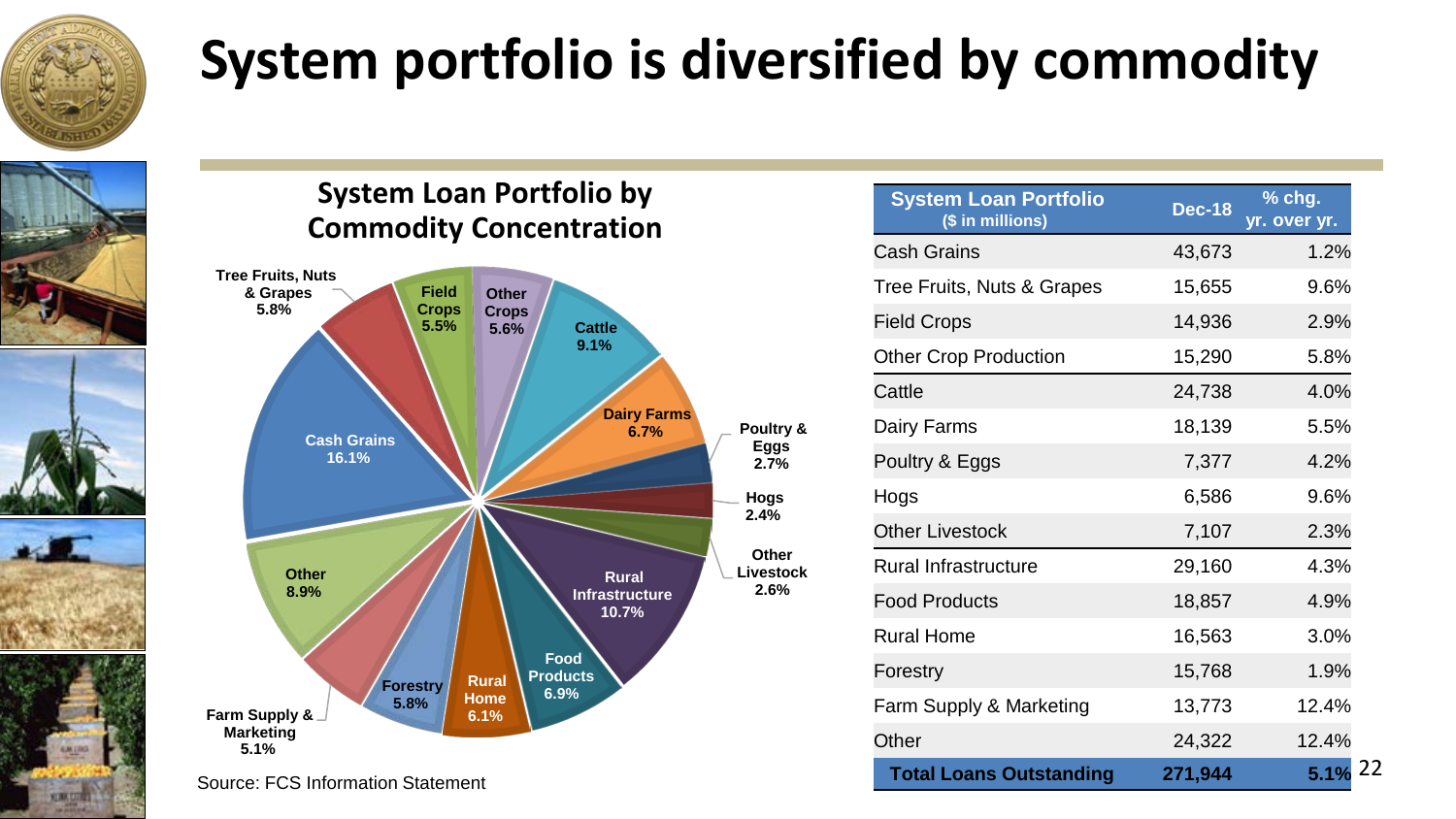

## **Portfolio volume is also geographically distributed**





| <b>Top 5 States</b> | % of<br><b>Portfolio</b> |
|---------------------|--------------------------|
| California          | 11.0%                    |
| <b>Texas</b>        | 6.9                      |
| lowa                | 5.4                      |
| <b>Illinois</b>     | 5.0                      |
| <b>Minnesota</b>    | 4.5                      |



### Source: FCS Information Statement 23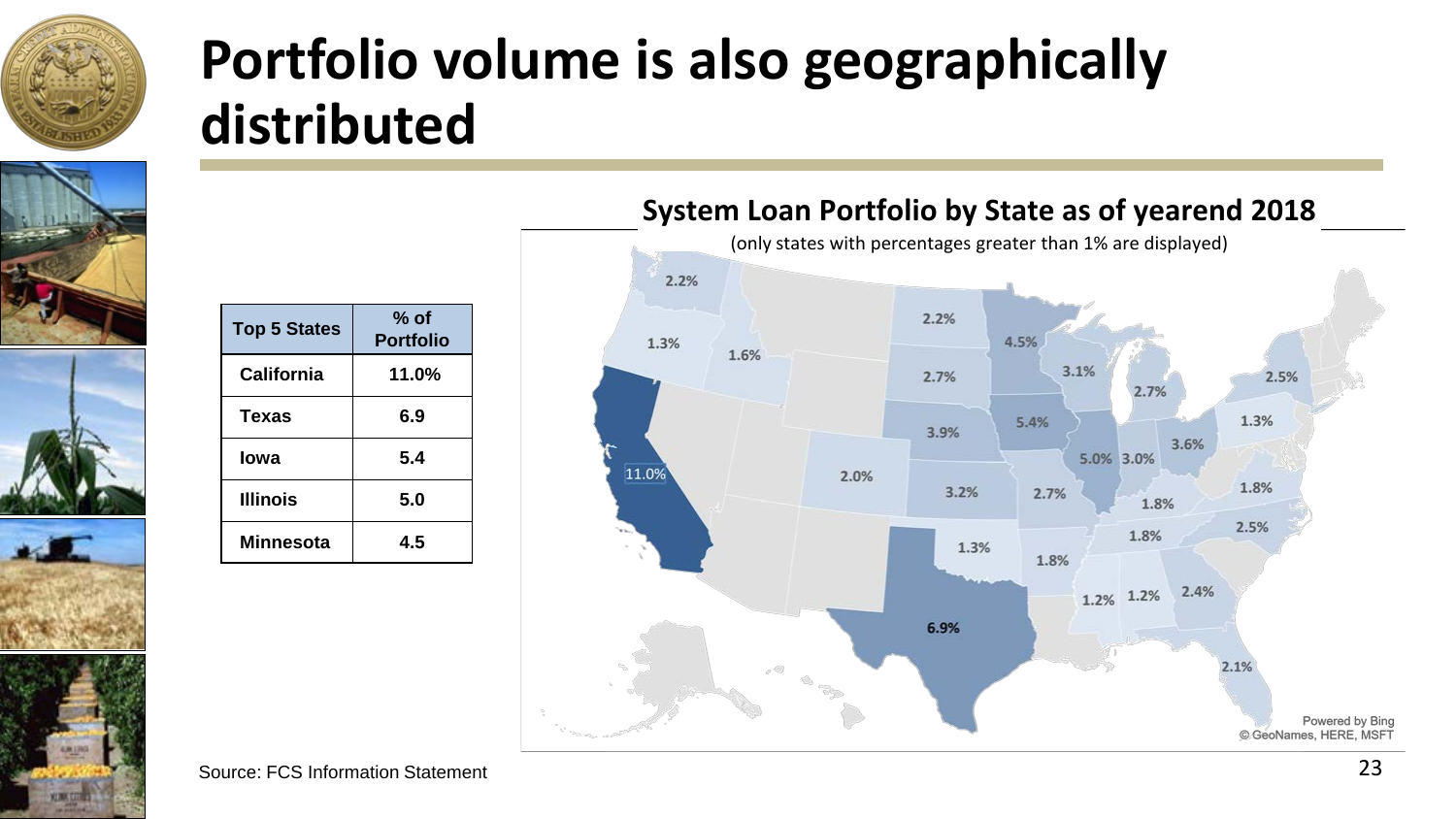

## **The System is financially sound; earnings remained strong in 2018**





Source: FCS Information Statement 24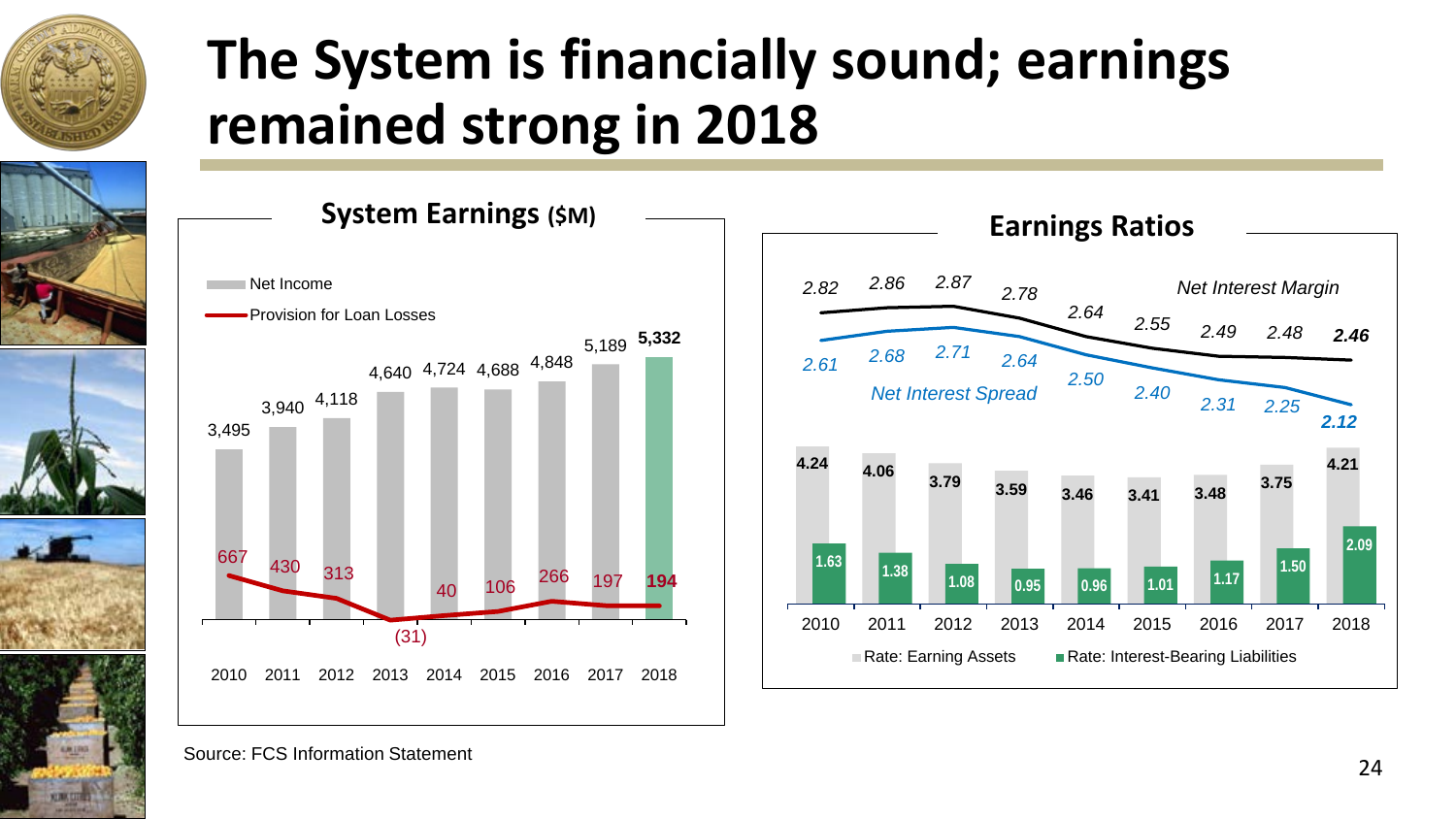

## **System is well-capitalized**



## **Capital and Liquidity**

### as of December 31, 2018

- Retained earnings as a percentage of total capital equaled 79.5% of total capital
- The System's liquidity position equaled 182 days of coverage
- Days of available liquidity for the 4 funding banks ranged from 160 to 241 days



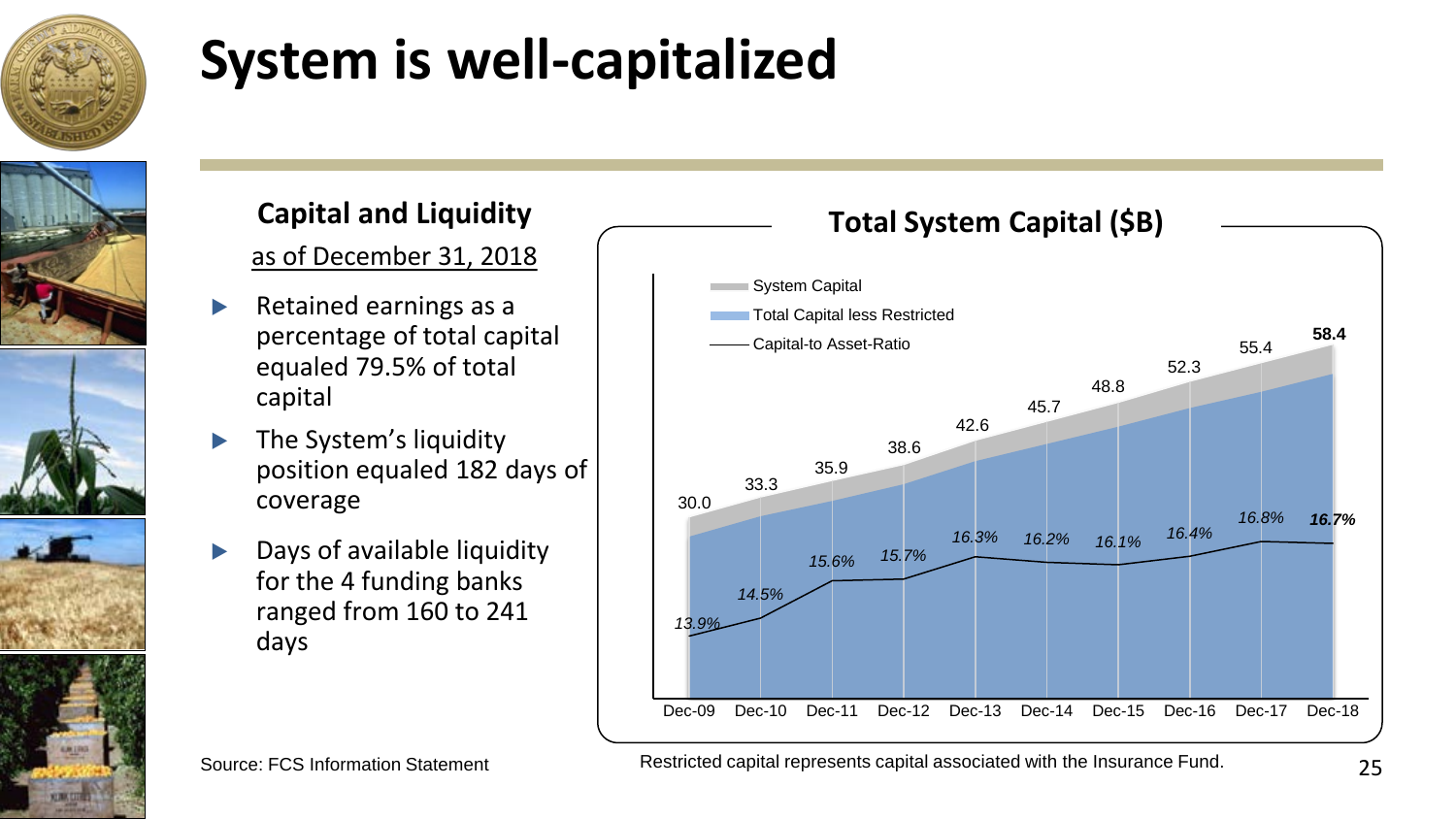

## **System FIRS ratings**



### **FIRS Ratings**

- Composite FIRS ratings reflect the System's solid financial performance and acceptable portfolio credit quality
- Over 90% of System Banks and Associations have a Composite FIRS rating of 1 or 2
- 3 rated or lower institutions account for less than 2.5% of total System assets

### **Composite FIRS Ratings Farm Credit System Banks and Associations**

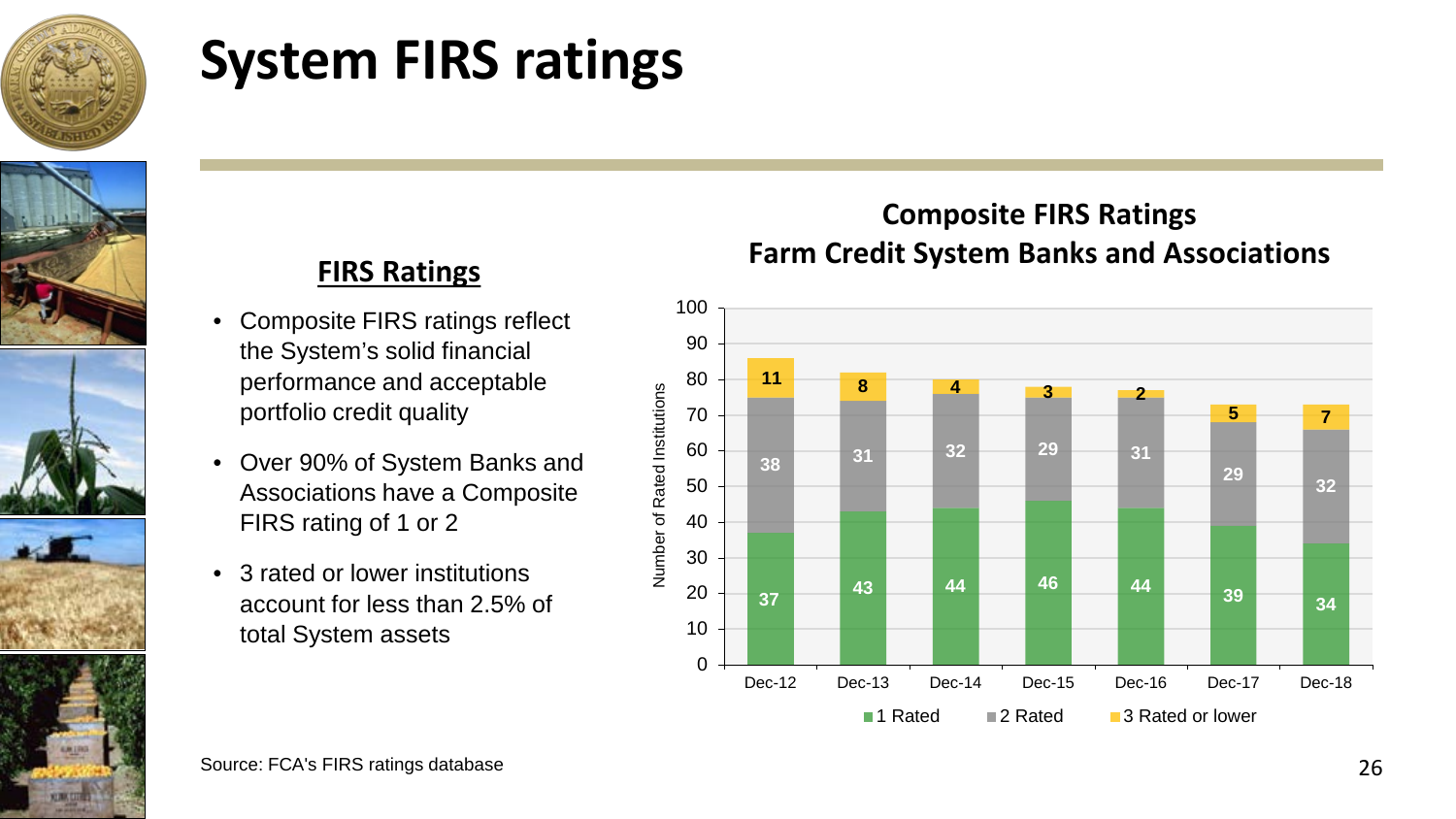

# **Summary and final points**

- 
- Challenges facing agriculture:
	- U.S. economic factors are generally favorable, but tariffs, trade uncertainties and labor costs bear watching
	- Farm sector concerns include crop prices and ending stock levels, export demand, rising input costs, and deteriorating liquidity levels
- The System is financially sound and strongly capitalized
- While portfolio loan quality is acceptable, stress remains elevated for agriculture
- System institutions have significant risk-bearing capacity and are well-positioned to support agricultural producers